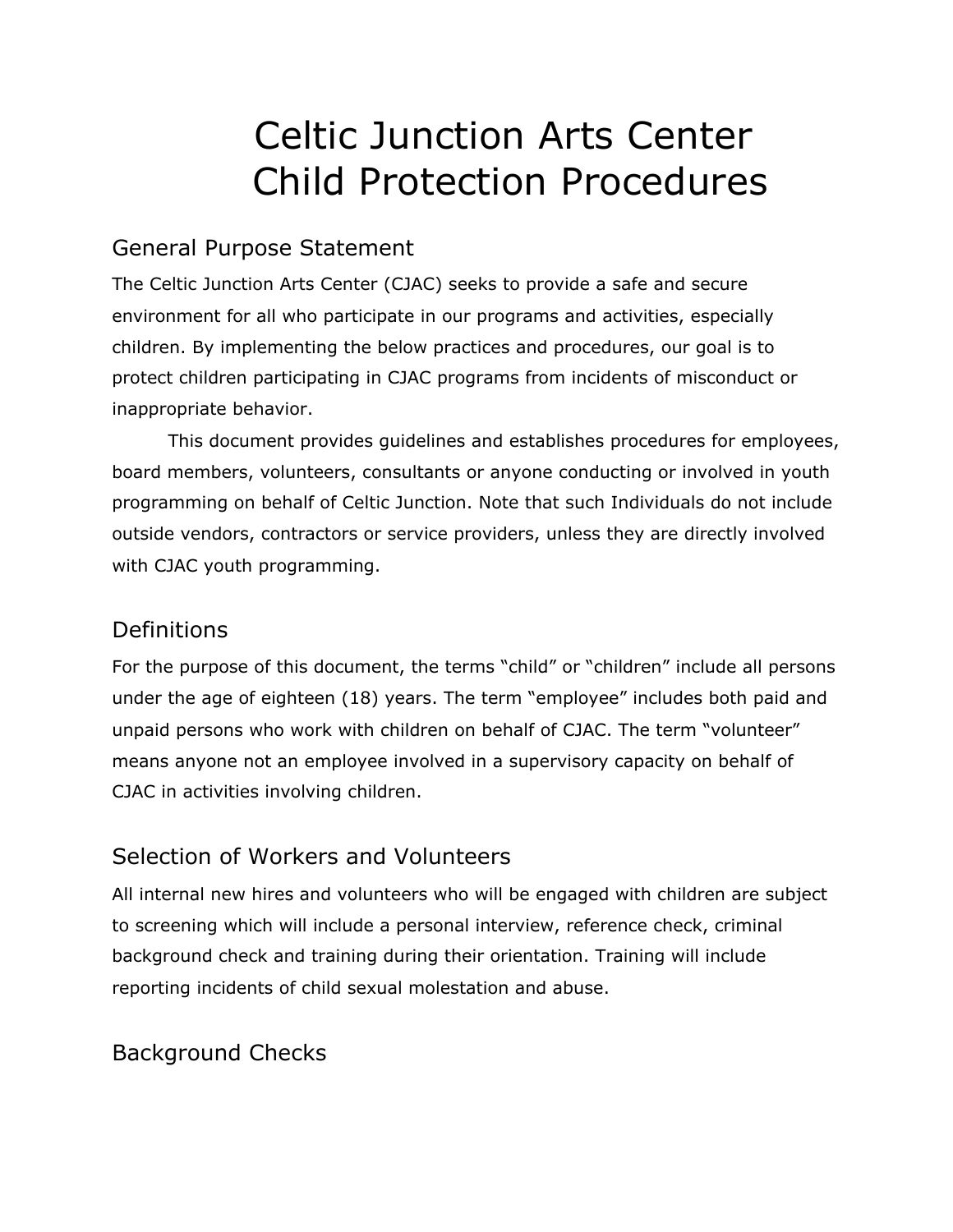All Celtic Junction employees and volunteers as defined above will be subject to a national name-based criminal background check at the time of hire or beginning their association with CJAC. This includes:

- All employees of the CJAC:
- Any volunteer working directly with children on behalf of CJAC;
- All board members of CJAC;

Background checks will be conducted by an approved Background Check Provider. Checks will include, at a minimum:

- Minnesota Bureau of Criminal Apprehension Criminal File
- National Sex Offender Registry
- Social Security Number verification

Before hire or association with CJAC all employees and volunteers as defined above will be asked to sign an authorization form allowing CJAC to run the background check. If an individual declines to sign the authorization form, he/she/they will be unable to work with children.

A disqualifying offense that will keep an individual from working with children will be determined by the CJAC Executive Director on a case-by-case basis. Generally, convictions for an offense involving children and/or offenses involving violence, dishonesty, illegal substances, indecency and any conduct contrary to the mission of CJAC will preclude someone from being permitted to work with children. Failure to disclose a criminal conviction to CJAC will also be a disqualifying event.

## Responding to Allegations of Child Abuse

For the purpose of this document, "child abuse" is any action (or lack of action) that endangers or harms a child's physical, psychological or emotional health and development. Child abuse occurs in different ways and includes the following:

- Physical abuse any physical injury to a child that is not accidental, such as beating, shaking, burns and biting
- Emotional abuse emotional injury occurs when the child is not nurtured or provided with love and security, such as an environment of constant criticism, belittling and persistent teasing.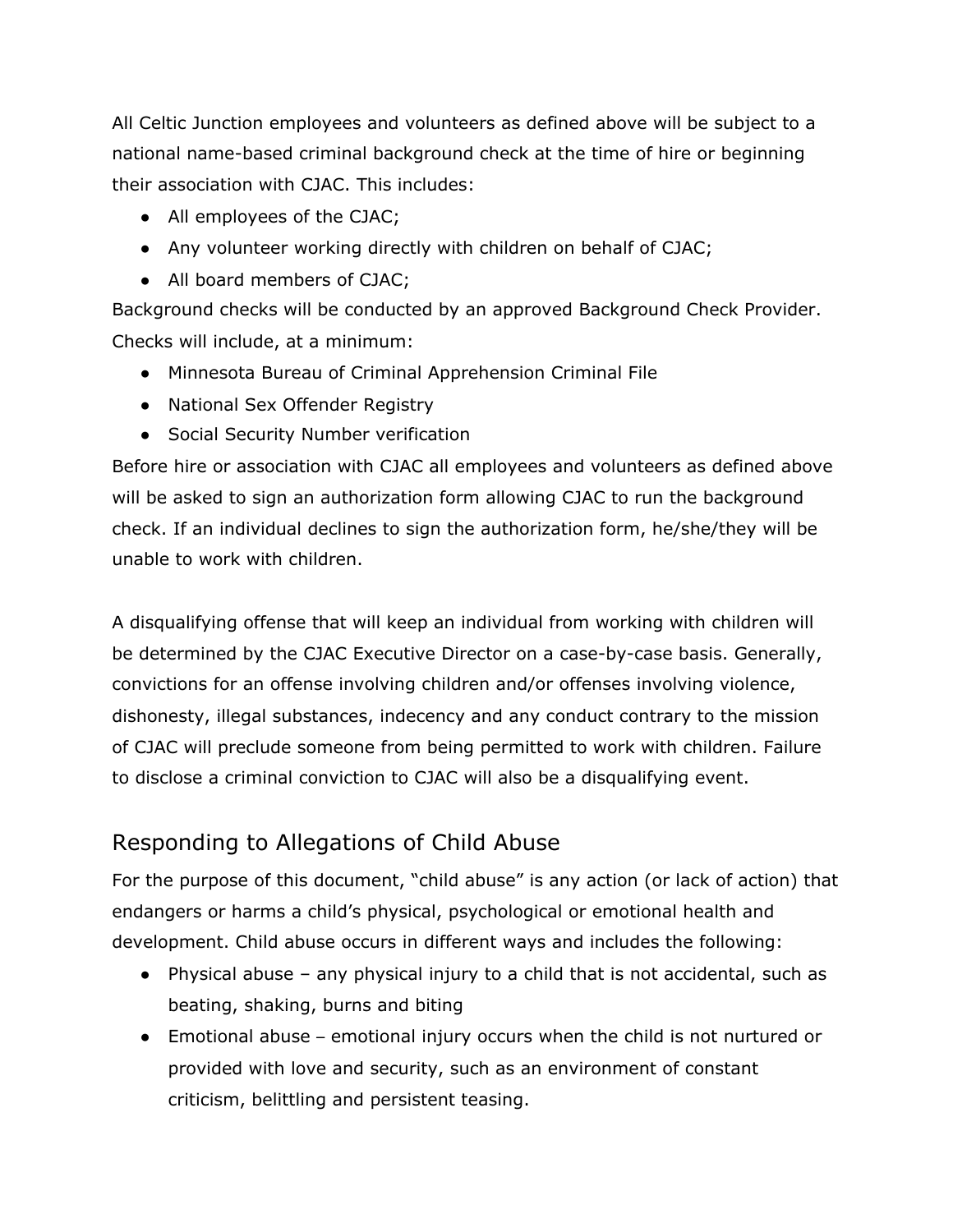- Sexual abuse any sexual activity between a child and an adult or between a child and another child at least four years older than the victim including activities such as fondling, exhibitionism, intercourse, incest and pornography.
- Neglect depriving a child of his/her/their essential needs, such as adequate food, water, shelter and medical care.

In the event that an individual involved in the care of children at CJAC becomes aware of suspected abuse or neglect of a child under his/hers/their care, it should be reported to the Executive Director, or any member of the CJAC board of directors for further action, including reporting to the authorities as may be mandated by state law. It is not the responsibility of the individual to decide if an incident is valid, truthful or worth reporting.

In the event that an incident of abuse or neglect is alleged to have occurred at CJAC or during our sponsored programs or activities, the following procedures will normally be followed:

- The parent or guardian of the child will be notified.
- The worker or volunteer alleged to be the perpetrator of the abuse or misconduct will immediately be placed on leave pending an investigation and instructed to remain away from the premises during the investigation. He/she/they will be instructed to have no contact with the victim or witnesses.
- All allegations of abuse will be reported to the civil authorities, and the organization will comply with the state's requirements regarding mandatory reporting of abuse as the law then exists. The organization will fully cooperate with the investigation of the incident by civil authorities when applicable.
- The CJAC insurance company will be notified.
- CJAC, at its discretion, may designate a spokesperson to the media, and seek advice of legal counsel and others to assist in the investigation and process.
- Any person who is not found innocent of the alleged abuse or misconduct will be removed from their position working with children and, if an employee, be